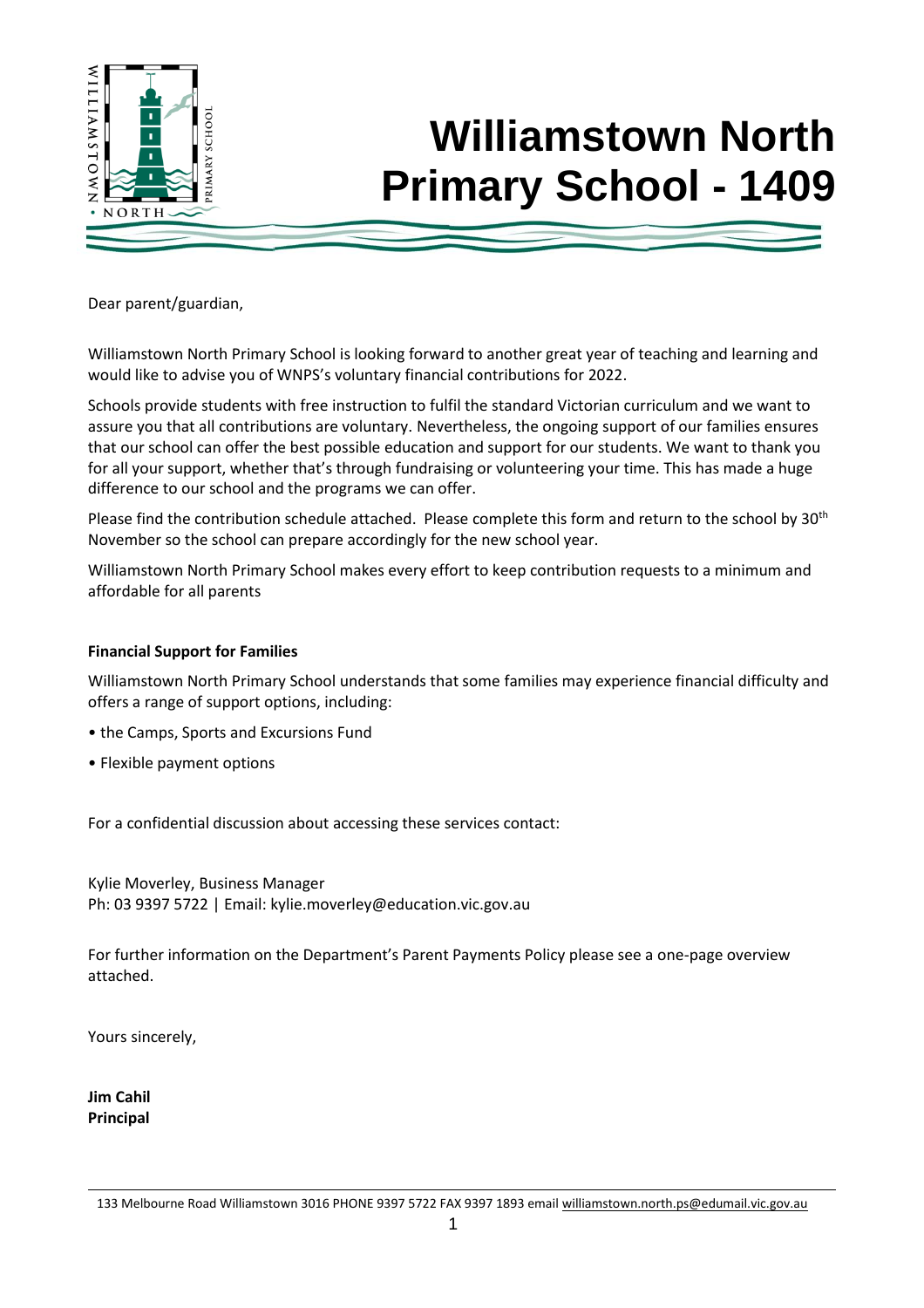### **CONTRIBUTION SCHEDULE**

Please find the itemised list of Curriculum Contributions, Other Contributions and Extra-Curricular Items and Activities for your child.

### **Curriculum Contributions**

This funds Curriculum Items for all children at all Year Levels and includes: - Classroom requisites, such as exercise books, pens, pencils, ruler, eraser, USB stick, headphones, photocopying and craft and all other general supplies for all classes.

The Curriculum Items pack is prepared on your behalf by a commercial supplier. Considerable time has been spent selecting the most appropriate requisites and seeking the best bulk purchase option for the school. In line with the Department of Education and Training Parent Payment Policy, families may choose to make arrangements to independently purchase Curriculum Items however, we seek your support to purchase through the school supplier. This ensures consistency for all children to have the same materials and requisites at each level.

The Curriculum Contributions also contributes to the cost of resources and equipment for all Specialist Programs across the school, including Performing Arts, Visual Arts, Physical Education, Digital Technologies and Japanese, as well as Student Leadership programs such as, Peer Leadership, Buddies and Year 6 School Leaders. These items or services support the course of instruction in the standard curriculum.

This also contributions to subscriptions used within the classroom and at home throughout the year, including but not limited to Mathletics and Scholastic Literacy

|                                 | <b>Amount</b> |
|---------------------------------|---------------|
| <b>Curriculum Contributions</b> | \$250.00      |

### **Other Contributions**

Williamstown North Primary School provides a range of non-curriculum supports and activities. These supports and activities are designed to broaden the school experience for your child.

#### **ICT Technical Support**

The school's computer technical support is a vital educational need for all students across the school. The functionality and connectivity of all iPads, laptops and netbooks greatly enriches the learning opportunities for all students as they forge their capabilities as digital learners. In supporting the ICT Technical Support payment, you will be contributing to the employment of Tinh Nguyen as a technician on site from Monday to Friday each week of the school year.

| <b>Other Contributions</b>   | <b>Amount</b> |
|------------------------------|---------------|
| <b>ICT Technical Support</b> | \$70.00       |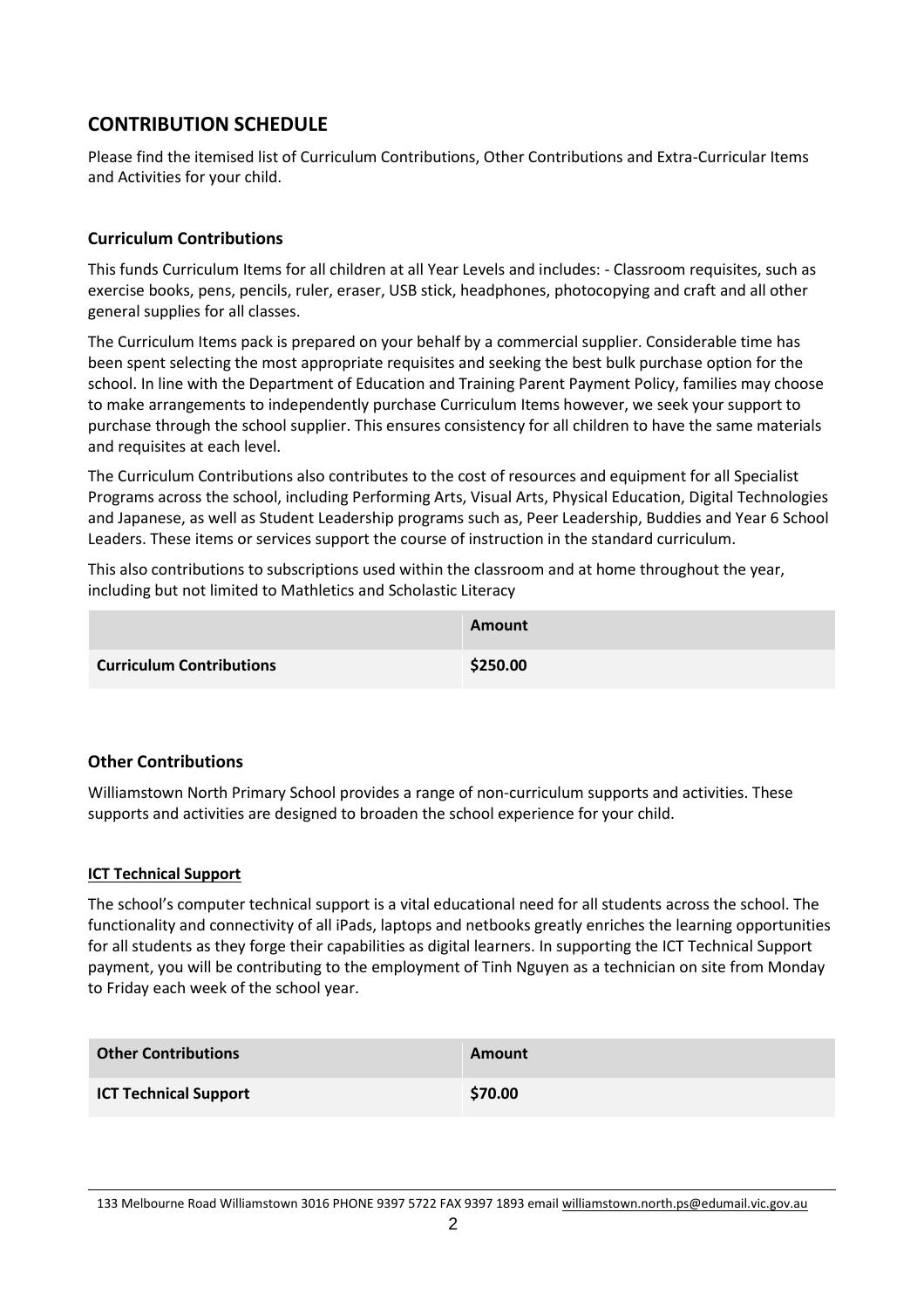### **Health Hub**

In 2022, registered nurse, Arlene Lawrence, will run our Health Hub to ensure all children who are injured or sick at school receive a highly professional level of care. Arlene will continue to proactively build a holistic approach to support student's wellbeing through working in classrooms and forging preventative programs. The Health Hub will continue to broaden its links with the local community to ensure an integrated service. In supporting the Health Hub payment, you will be contributing to the employment of Arlene as a registered nurse for our school.

| <b>Other Contributions</b> | Amount  |
|----------------------------|---------|
| <b>Health Hub</b>          | \$70.00 |

You can make a general contribution that goes towards all of our school's important priorities for 2022 as well as providing additional activities and services for all students.

Alternatively, you can make a contribution to any of the specific priorities outlined in the table below:

| <b>Other Contributions</b> | <b>Tax</b><br>deductible? | <b>Suggested</b><br><b>Contribution per</b><br>family | Amount: |
|----------------------------|---------------------------|-------------------------------------------------------|---------|
|----------------------------|---------------------------|-------------------------------------------------------|---------|

Money from the **Building Fund** makes a very important contribution in helping to maintain all buildings and facilities to a high standard, so that the learning environment for your child/ren is inviting for them every day.

DET provides only a basic amount to schools to maintain facilities. This falls far short from the amount spent annually. We undertake an annual painting program every year as well as addressing the extensive compliance requirements set by DET, Worksafe and OH&S.

| <b>Playground Improvement</b>                                                                                                                                                                                       | No. | \$30 |      |         |  |
|---------------------------------------------------------------------------------------------------------------------------------------------------------------------------------------------------------------------|-----|------|------|---------|--|
| An important contribution to the development of our<br>playground and identified projects to improve the<br>facilities for your children, as well as additional<br>shade structures, equipment and soft fall mulch. |     |      |      |         |  |
| <b>Building Fund</b>                                                                                                                                                                                                | Yes | Eg.  | Eg.  | Eg.     |  |
| School council has established tax-deductible gift<br>recipient status with the Australian Taxation Office<br>for the Building Fund                                                                                 |     | \$20 | \$50 | \$100   |  |
| <b>Business Donation</b>                                                                                                                                                                                            | No. | Eg.  | Eg.  | Eg.     |  |
|                                                                                                                                                                                                                     |     | \$20 | \$50 | \$100   |  |
|                                                                                                                                                                                                                     |     |      |      | TOTAL S |  |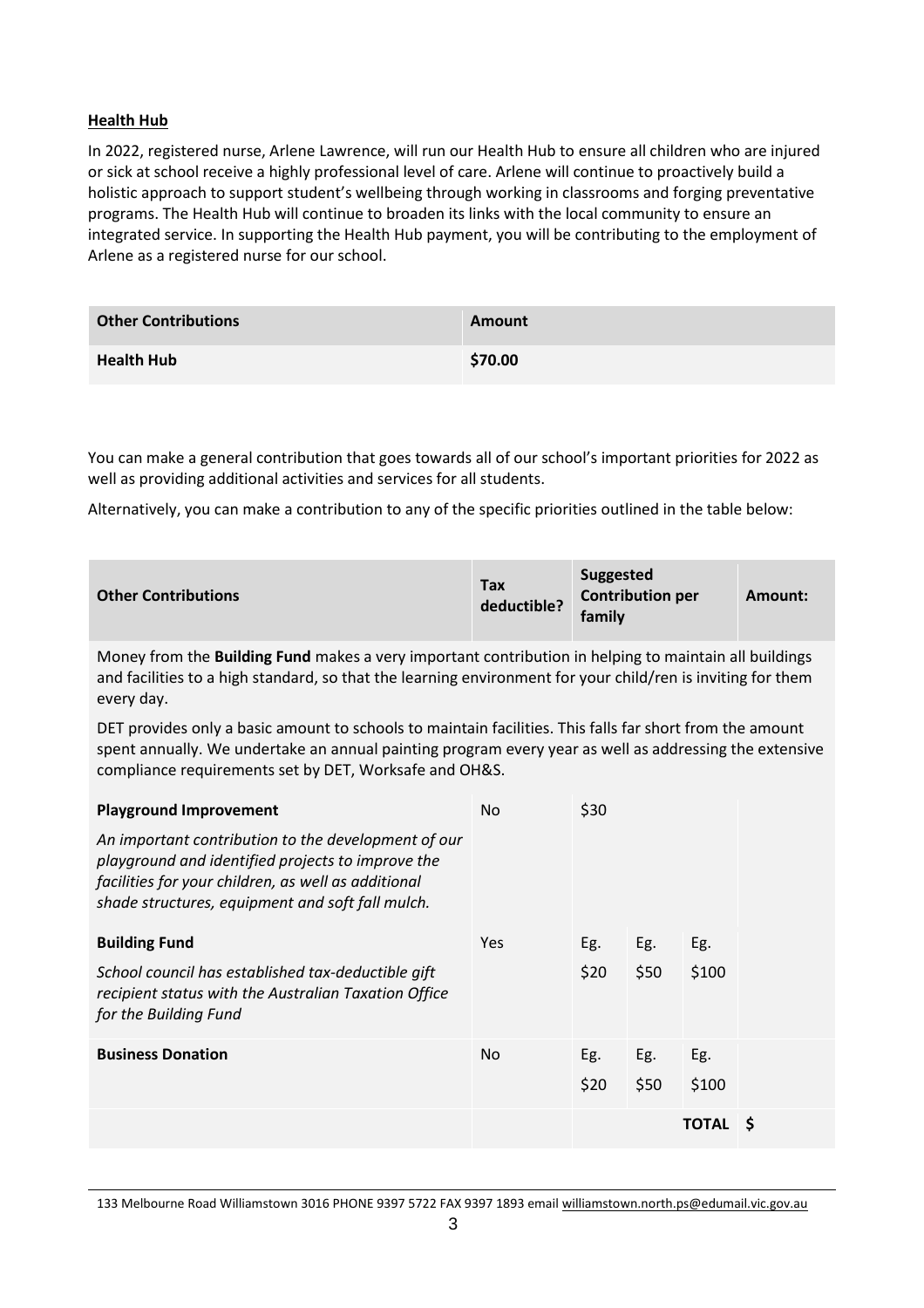### **Extra-Curricular Items and Activities**

Williamstown North Primary School offers a range of items and activities that enhance or broaden the schooling experience of students and are above and beyond what the school provides in order to deliver the Curriculum. These are provided on a user-pays basis.

#### **Excursion/Incursion Payment**

Families are requested to pay the Excursion/Incursion payment at the beginning of the year This is one payment to cover the cost of Excursions and Incursions offered by the school for 2022. All year levels across the school will budget to ensure that all Excursions and Incursions for the year are fully covered by this payment.

For Foundation, the Excursion/Incursion payment may cover such things as:

 $\geq$  One or Two Major Excursions, approximately four Incursions, Tabloid Sports, Anti-Bullying and Student Wellbeing programs and any Excursions/Incursions organised by the Teachers of the Specialist programs

| <b>Extra-Curricular Items and Activities</b> | Amount   |
|----------------------------------------------|----------|
| <b>Excursion/Incursion Payment</b>           | \$140.00 |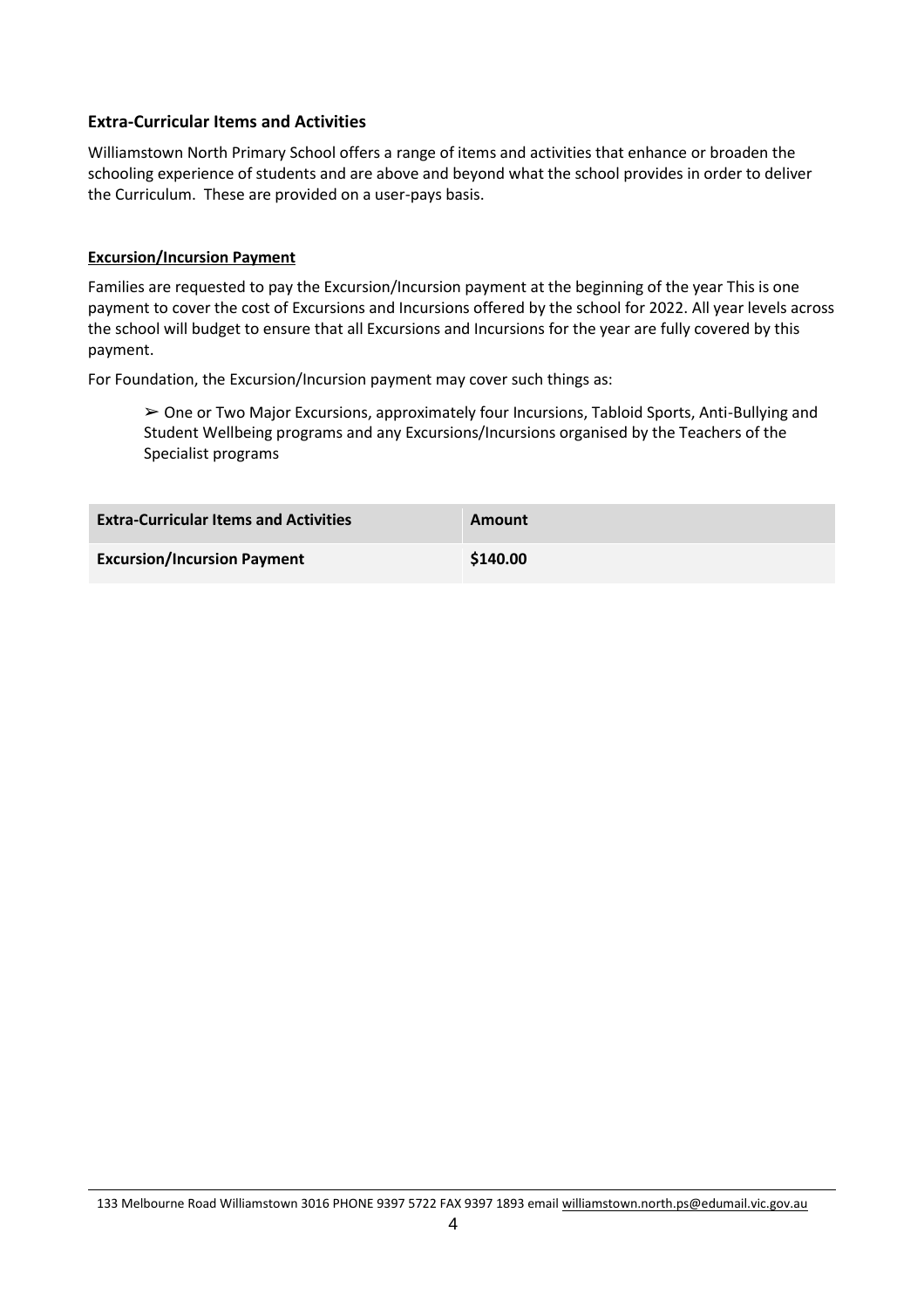### **Williamstown North Primary School**

#### **Contribution Payment**

*Please complete the below information and return to the main office by 30th November.*

| Parent/Guardian<br>Surname:        |        |  |
|------------------------------------|--------|--|
| Child's Surname (if<br>different): |        |  |
| <b>Child's First Name:</b>         | Class: |  |
| <b>Child's First Name:</b>         | Class: |  |
| <b>Child's First Name:</b>         | Class: |  |
| <b>Child's First Name:</b>         | Class: |  |

### **Total**

| Category                                     |  |
|----------------------------------------------|--|
| <b>Curriculum Contributions</b>              |  |
| <b>Other Contributions</b>                   |  |
| <b>Extra-Curricular Items and Activities</b> |  |

### **Payment Options Overleaf**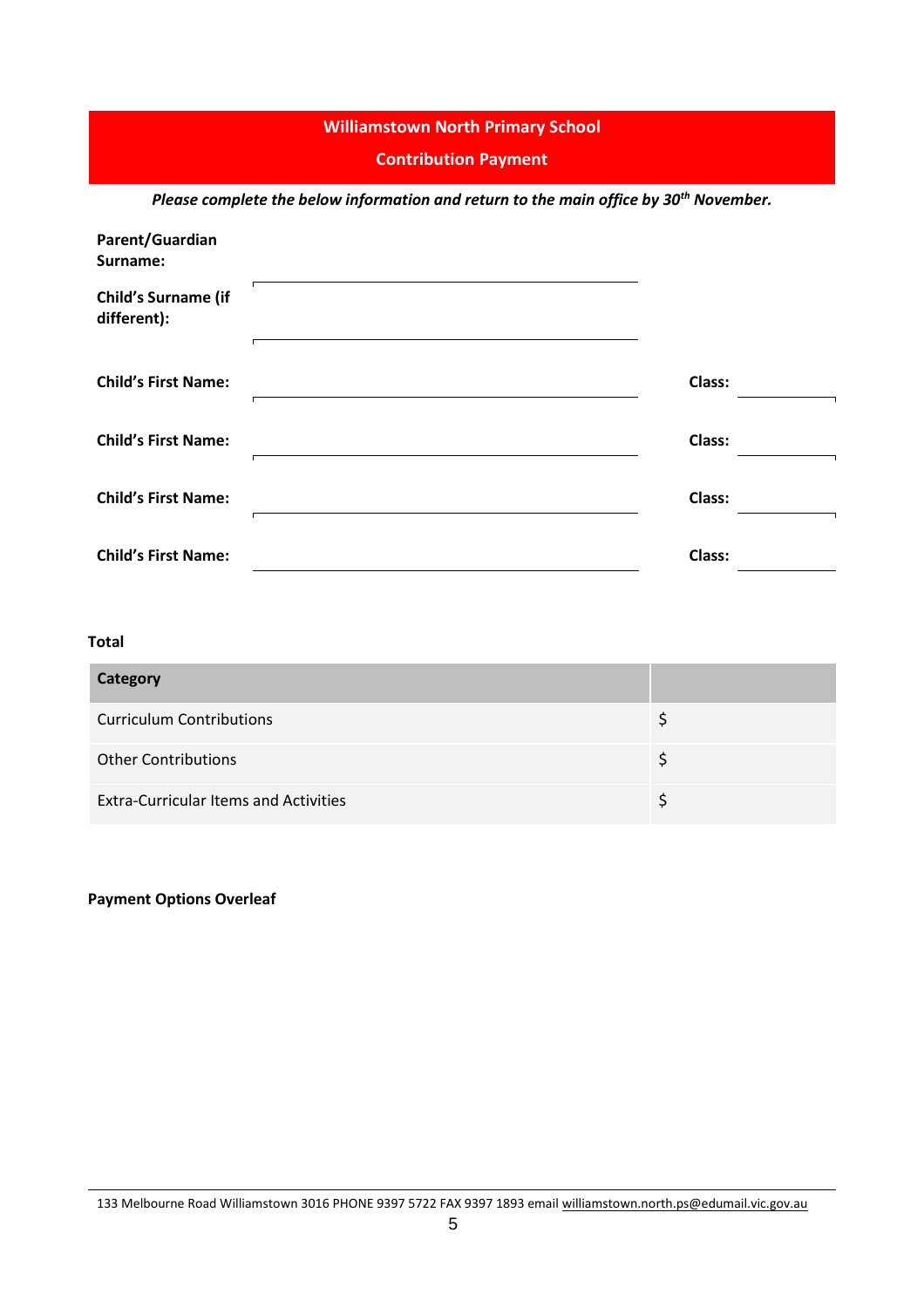### **Williamstown North Primary School Contribution Payment**

Payments are requested before the start of the school year, **Friday 28th January 2022.**

Families will not be required to collect the Curriculum Items Pack from school. All school items will be delivered directly to your child's classroom.

Payment can be made by cash, cheque, eftpos or BPay.

Please email [williamstown.north.ps@edumail.vic.gov.au](mailto:williamstown.north.ps@edumail.vic.gov.au) once BPay payment have been made to specify payment details.

Payment in 2021 for 2022 Curriculum Contributions, Other Contributions and Extra-Curricular Items and Activities.

- $\triangleright$  Compass Pay Payment can be made via credit/debit card on the Compass app (preferred)
- $\triangleright$  EFTPOS available at the school office until Thursday 16th December 2021 or over the phone
- $\triangleright$  Cash Cash payments will be accepted up until Monday 13th December 2021
- $\triangleright$  BPay If you do not already have these details, please contact the office

#### Payment in 2022

- $\triangleright$  Compass Pay Payment can be made via credit/debit card on the Compass app (preferred)
- ➢ EFTPOS or cash The Office will re-open on Thursday 27th January 2022
- $\triangleright$  BPay If you do not already have these details, please contact the office

If any family wishes to arrange **flexible payment options**, please contact the Business Manager at the General Office, or the Principal/Assistant Principal to make arrangements.

**CREDIT CARD**: If you wish to pay by credit card and not able to visit the office, please complete the details below and place the completed form in a SEALED envelope to maintain your credit card security. Your receipt will be sent home once the payment has been processed.

|                                            |  | I wish to make a payment of \$ using my Credit Card - details as follows:- |  |
|--------------------------------------------|--|----------------------------------------------------------------------------|--|
|                                            |  |                                                                            |  |
| $\square$ MasterCard or $\;\;\square$ Visa |  |                                                                            |  |
|                                            |  |                                                                            |  |
|                                            |  |                                                                            |  |

133 Melbourne Road Williamstown 3016 PHONE 9397 5722 FAX 9397 1893 email [williamstown.north.ps@edumail.vic.gov.au](mailto:williamstown.north.ps@edumail.vic.gov.au)